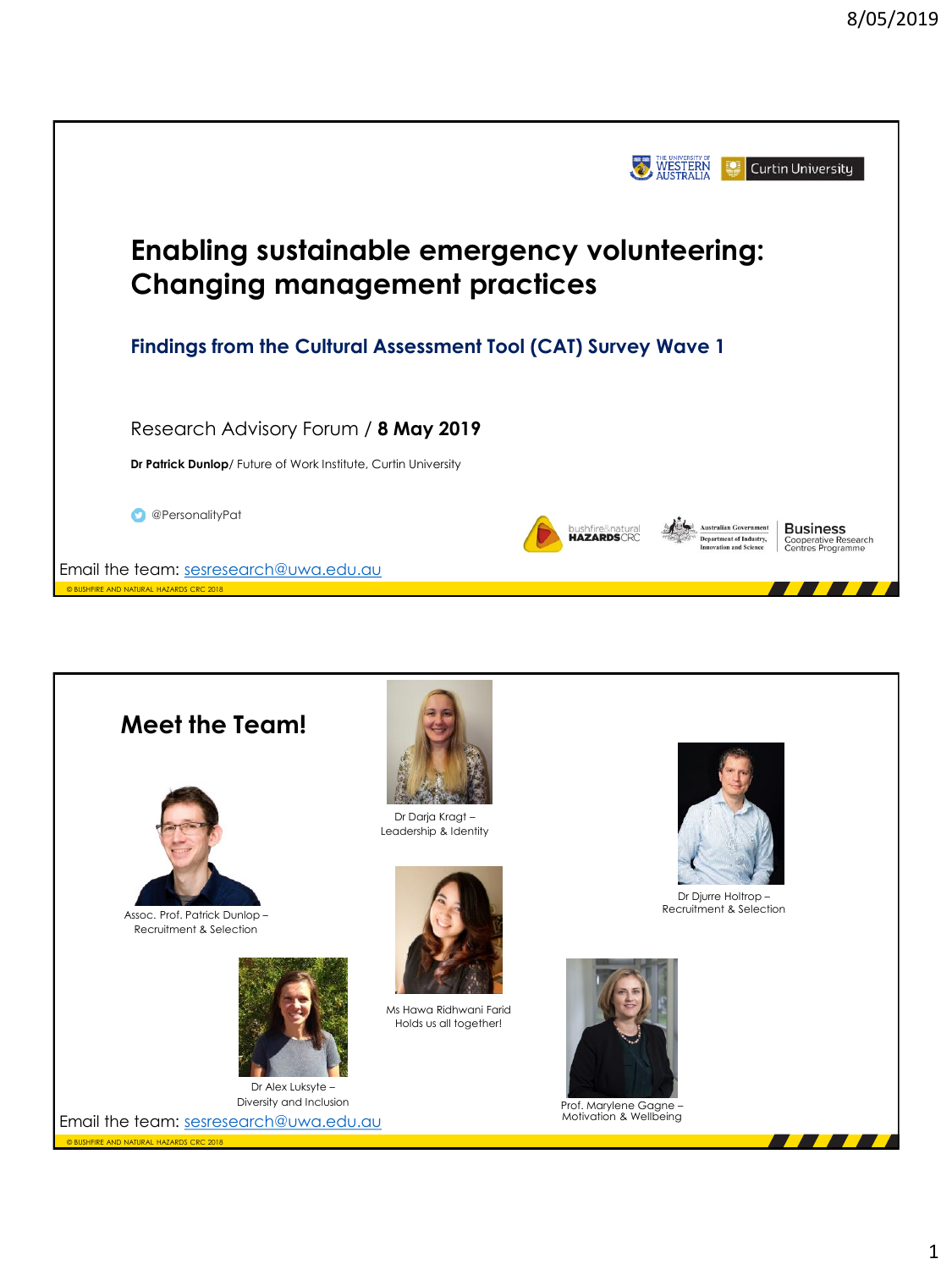

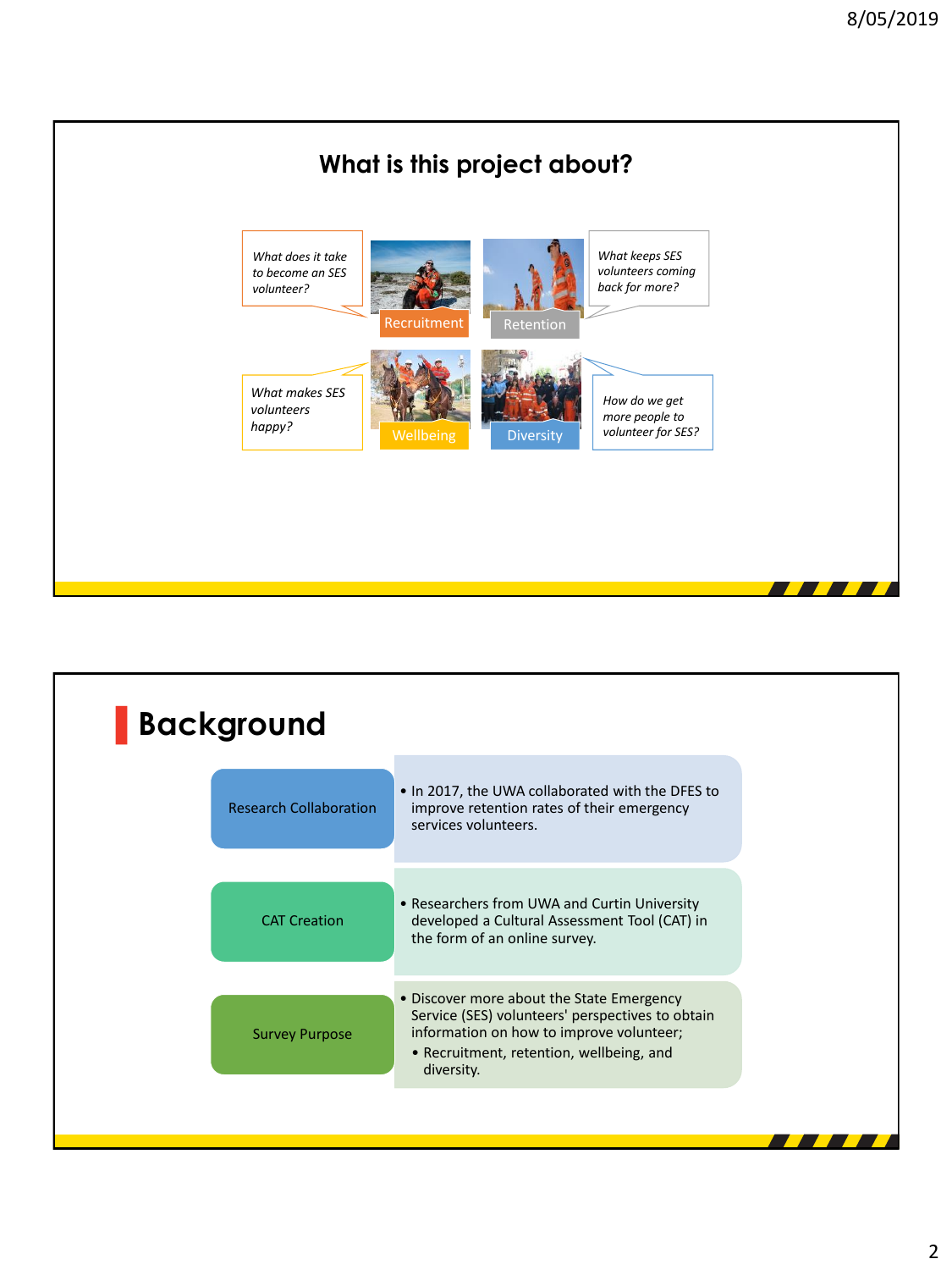## **▌Survey Information**

#### **Key Survey Information**

- •Conducted from September 2018 til the end of December 2018
- •Online and paper and pencil
- •All WA SES members were invited
- •109 questions (9 were demographics)
- •7 key themes

### **Survey Themes**

- 
- 
- 3. Volunteer Needs
- 4. Volunteer Role and Identity
- 5. Wellbeing
- 
- 7. Intentions to Remain



■ 56 years and older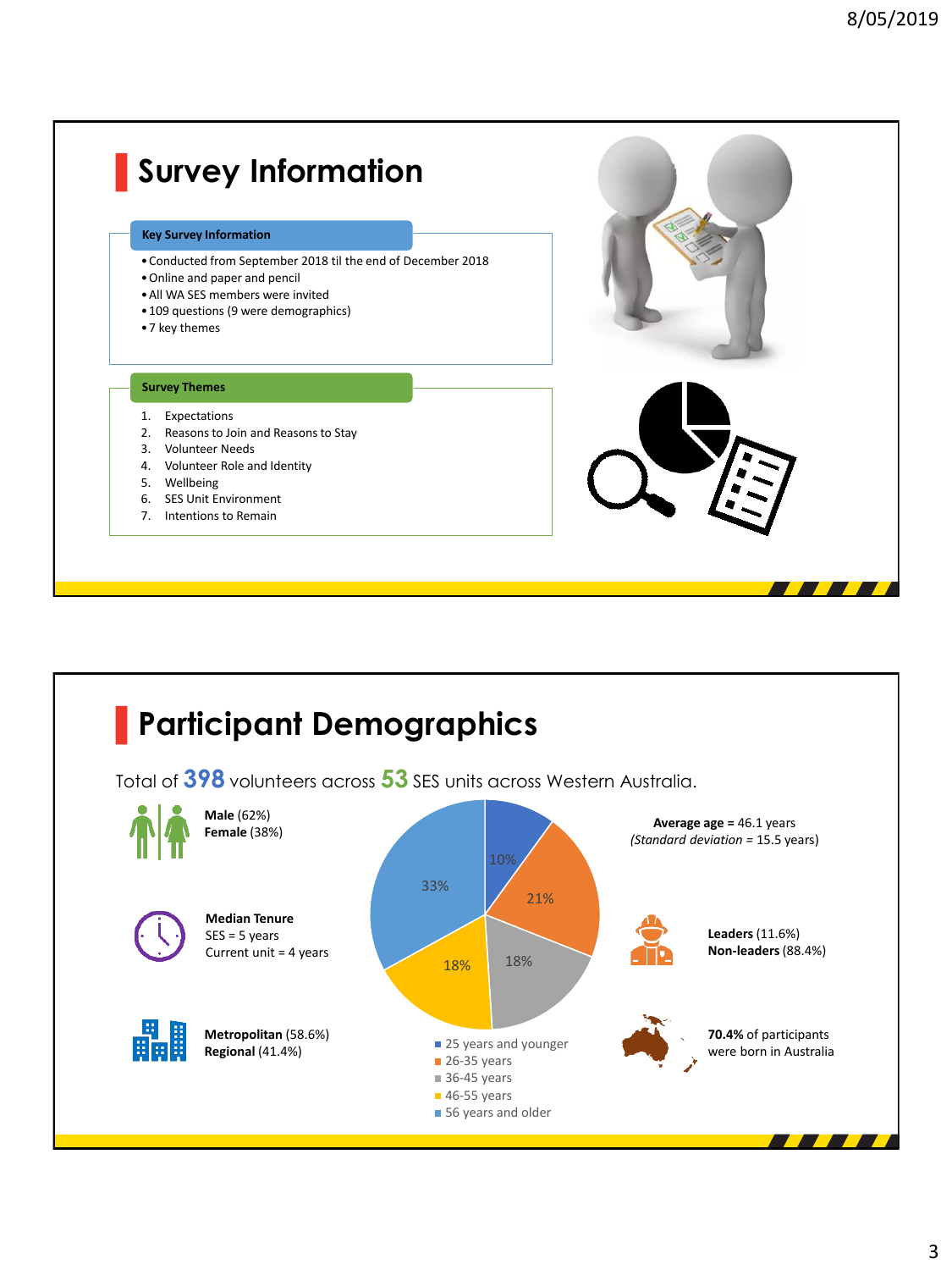# **▌Key Findings** People join to help community, and stay for the camaraderie Women joined to meet people, men out of a sense of obligation (especially in regional units) Expectations were generally being met  $\triangleright$  Possible sampling bias here Lots of personal growth and learning in the SES!  $\triangleright$  Recruitment opportunity Feeling connected & competent, but less autonomous Could be the nature of the role



Investigating differences between SES Units and their origins



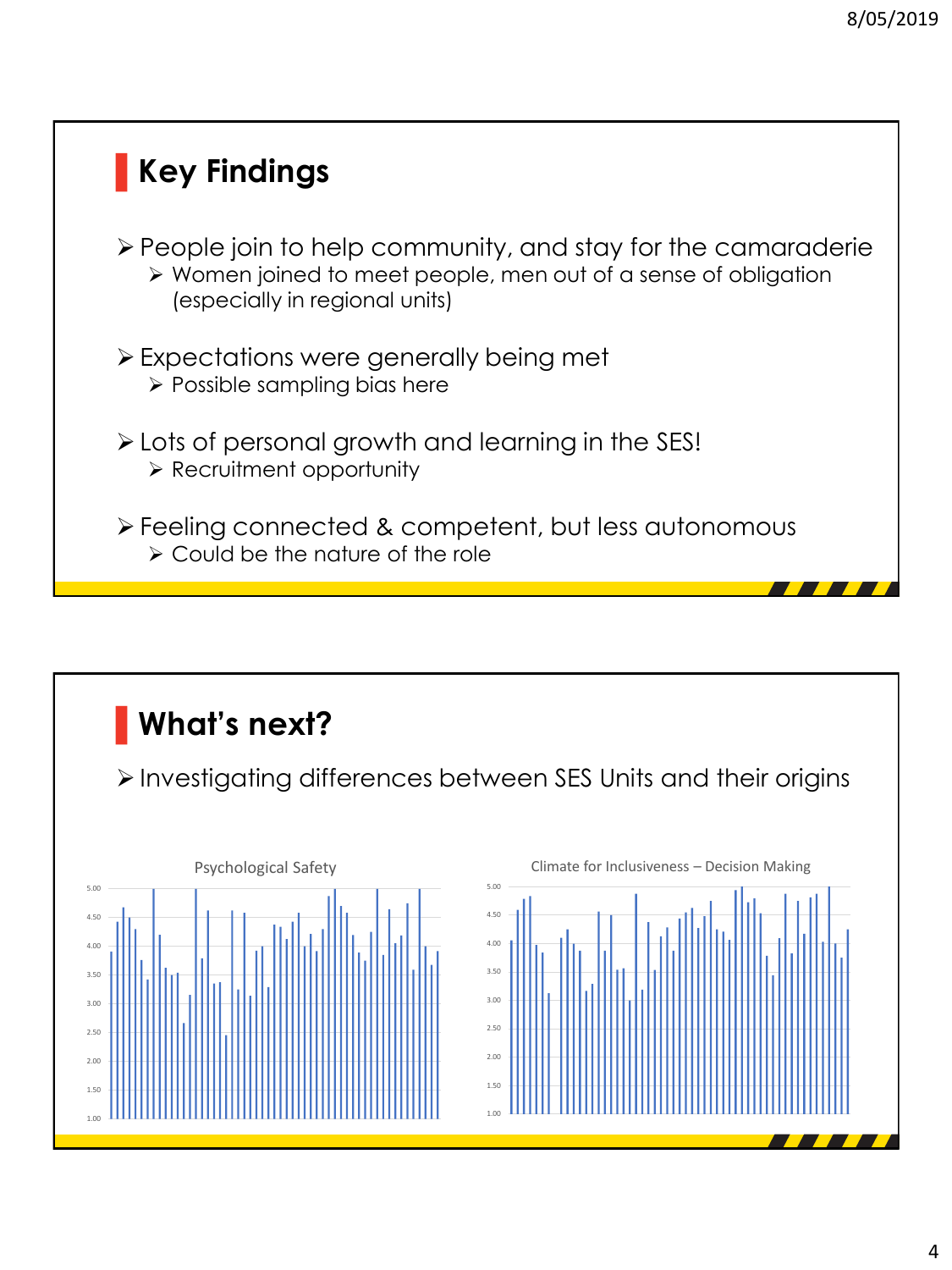

#### **▌What's next? Current utilisation** • Measure the climate of inclusiveness (decision making and integration of perspectives). • Study of SES recruitment that is currently being administered (presented at VMTG yesterday). • Busting myths about leadership, support, and inclusiveness (and identifying issues that persist) • Identify between-unit differences and potential causes **Future utilisation** • Survey results will be shared in May, report in July. • Recruitment materials to be developed and shared (Recruitment 2030). • CAT2 to be administered in September-November 19 to track changes over time. • Facilitated research translation workshop (not accepted at AFAC19) • Online training resources (Workforce 2030)